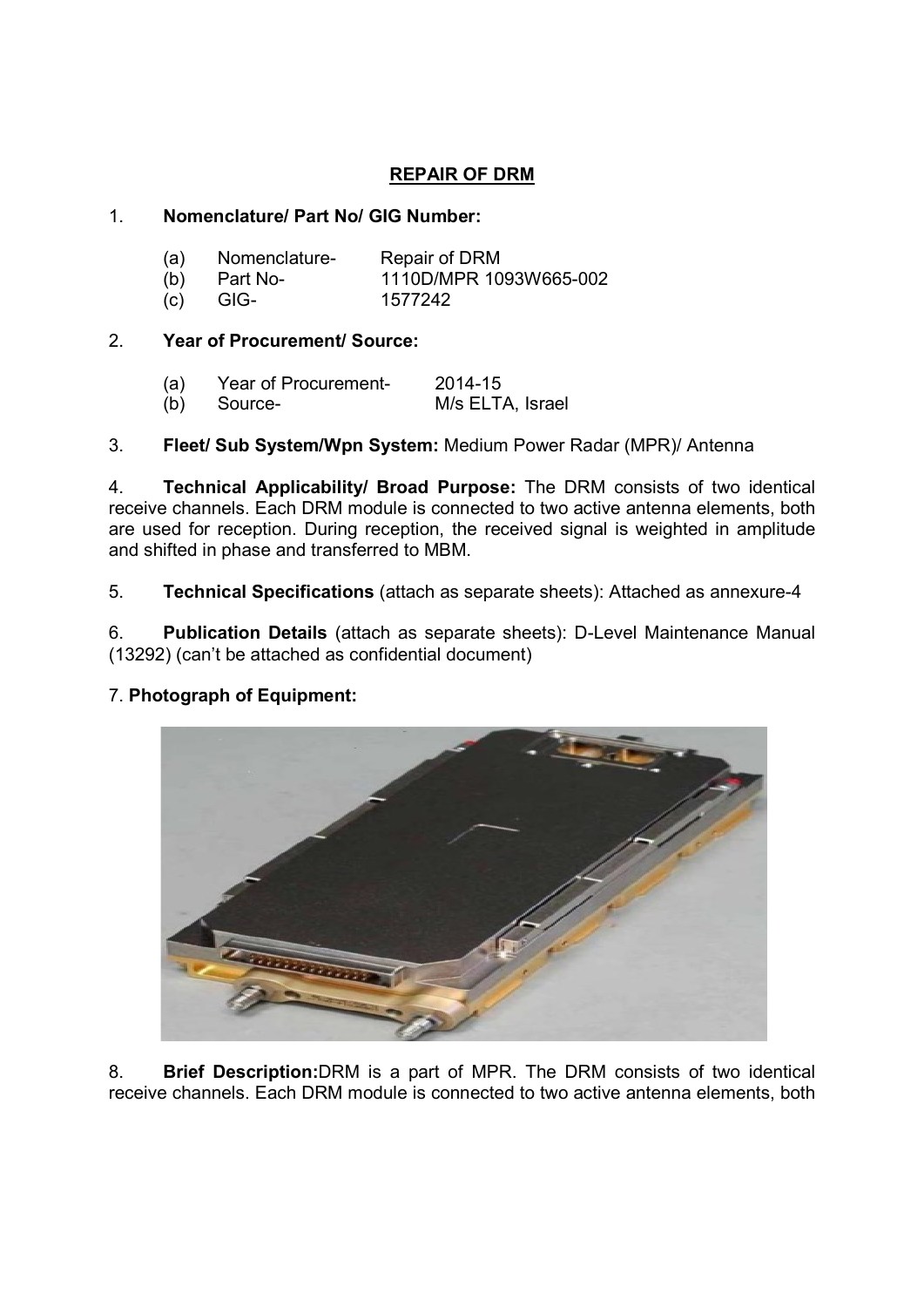are used for reception. During reception, the received signal is weighted in amplitude and shifted in phase and transferred to MBM.

9. Classification of Equipment- LRU/Testers/ Ground Equipment/ Role Equipment (Electrical, Electronics, Mechanical, Software based etc.): LRU

10. Previous Repair History: Presently dependent on foreign OEM M/s ELTA, Israel

- 11. Criticality (Priority I, II or III): Priority II
- 12. Requirement: Repair
- 13. Quantity Required (One time/ Annual):35 per year
- 14. Sample Availability: Available
- 15. Scale/ Deficiency: Scale
- 16. If deficient How deficiency is being plugged? N/A
- 17. SPOC details item/ fleet wise: SPE (ISC) 13 BRD, AF

18. Draft QTS with major testing requirement (If already designed): Yet to be prepared

19. Any Other Relevant Information: Nil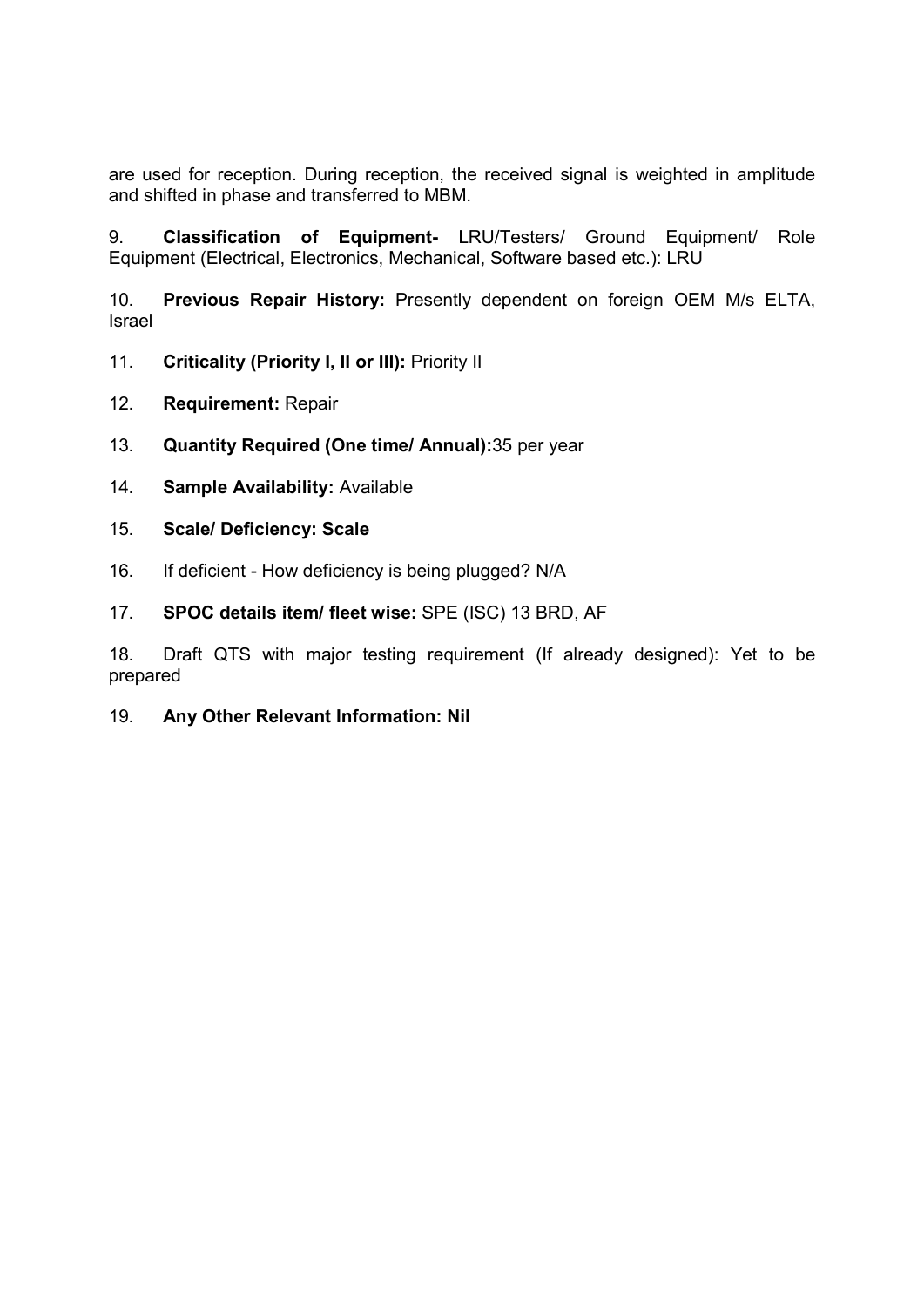### Annexure-III

## **TECHNICAL SPECIFICATION**

|               | GIG No of Original Item | 1577242    |
|---------------|-------------------------|------------|
| $\mathcal{P}$ | Item Nomenclature       | <b>DRM</b> |
|               | Major Assembly          | <b>MPR</b> |
|               | Sub Assembly            | Antenna    |

- 5. **Physical Specifications:-**
	- Product Dimensions (attach an illustration or sketch or Drawing as  $(a)$ necessary): Card available at Radar Lab, 13 BRD AD for reference
	- $(b)$ Length of cable **NA**
	- $(C)$ End connectors

42 pin PS & control connector, ZX Connectors, ZX Adopters, **BMA** connectors

#### $\mathbf{6}$ **Material Specification:-**

(As per original material needs)

 $(a)$ Type of material: Body and cover:

Material: AL6081-T851 or AL5052-H32 or Equivalent Main Coat: Chemical conversion coating MIL-DTL-5541F. TYPE I or II Class 1A Indicated Surfaces: Sulfuric acid anodization per MIL-A-B625F filled in a Nickel Acetate sealing

÷

Marking: Name plate P/N & S/N indicated ESD Caution standard label

Label: Marking on Body / covers production method Engraving, characters height 3mm filled black color.

As per sample &

applicable MIL standards

- Specific characteristics of the material:  $(b)$
- Material Specifications, such as strength,.  $(C)$ resistance, density, etc
- Weight : 0.680 kg Max  $(d)$

#### $\overline{7}$ . **Functional Specification:-**

- Operating Frequency, with range:  $(a)$
- $(b)$ Nominal Gain
- Gain flatness  $(c)$
- Noise Figure (at 25°C)  $(d)$
- Isolation between Input to Output with  $(e)$ DCA at max attenuation

3100-3500 MHz 19.5 to 28.5 dB  $±$  2dB max  $4dB$  max

60dB min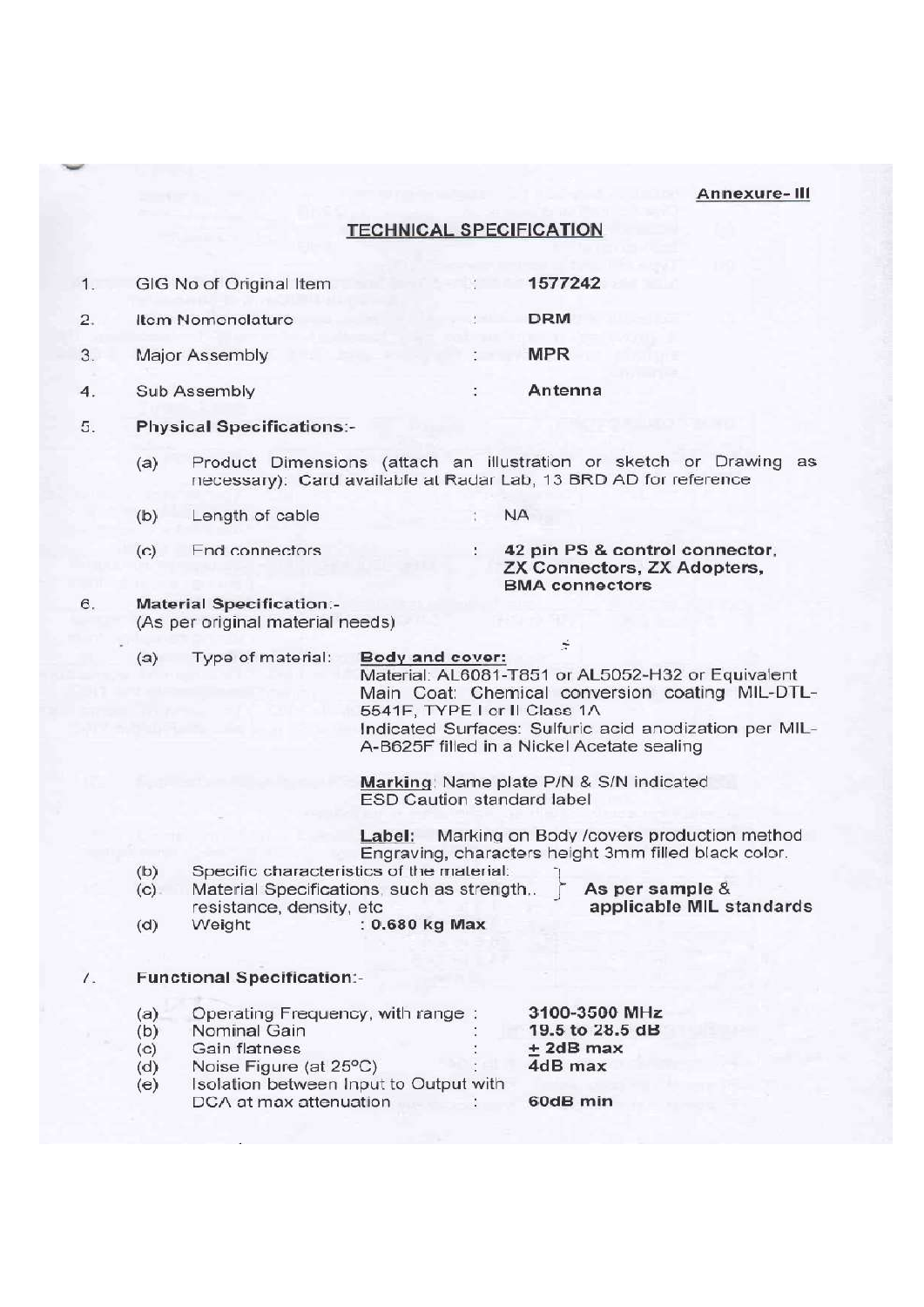- Isolation between two receiving channels  $(f)$ One is at off and one is on  $50dB$
- Isolation between two receiving channels  $(g)$ both at on state  $40dB$
- $(h)$ Type of input & output connector(s) (use standard nomenclature & type specifications): RF BMA Connectors & 42 pin PS/Control connector
- $(i)$ Function of the item with respect to input, output and item function: It provides reception for two identical channels for received RF signals and provides filtration and amplification in the S-Band antenna.

| <b>SI</b><br><b>No</b> | Connector                 | <b>Name</b>            | Frequency      | $_{\text{IO}}$ | <b>Function</b>                                                                                  |
|------------------------|---------------------------|------------------------|----------------|----------------|--------------------------------------------------------------------------------------------------|
| 1.                     | J <sub>1</sub><br>land in | Control & DC<br>supply | <b>ALCOHOL</b> | 1/O            | To interface with the GU<br>for DTRM control and to<br>the PS for operational<br>voltages supply |
| 2.                     | J2                        | RF in CH1              | 3100-3500MHz   | 1/O            | To receive RF signal<br>during reception from<br>antenna                                         |
| 3.                     | J3                        | RF in CH <sub>2</sub>  | 3100-3500MHz   | 1/O            | To receive RF signal<br>during reception from<br>antenna                                         |
| 4.                     | J <sub>4</sub>            | RF out CH1             | 3100-3500MHz   | 1/O            | To output RF signal during<br>reception to the TRC                                               |
| 5.                     | J <sub>5</sub>            | RF out CH <sub>2</sub> | 3100-3500MHz   | 1/O            | To output RF signal during<br>reception to the TRC                                               |

## **DRM CONNECTORS**

## **Digital Controlled Attenuator (DCA)**

| Attenuation Control   Actual attenuation<br>(dB) | Attenuation accuracy without calibration is as follows<br>(dB) |  |
|--------------------------------------------------|----------------------------------------------------------------|--|
| 0.5                                              | 0.2 to 0.8                                                     |  |
| 1.0                                              | $0.4$ to 1.4                                                   |  |
| 2.0                                              | 1.3 to 2.7                                                     |  |
| 4.0                                              | 3.0 to 5.0                                                     |  |
| 8.0                                              | 6.8 to 9.0                                                     |  |
| 16.0                                             | 14.5 to 17.5                                                   |  |
| 31.5                                             | $28 \text{ min}$                                               |  |

## **Digital Phase Shifter (DPS)**

| Phase shifter range:      | 0 to 354°    |
|---------------------------|--------------|
| Phase shifter resolution: | $5.6^\circ$  |
| Phase shifter change      | monotonously |